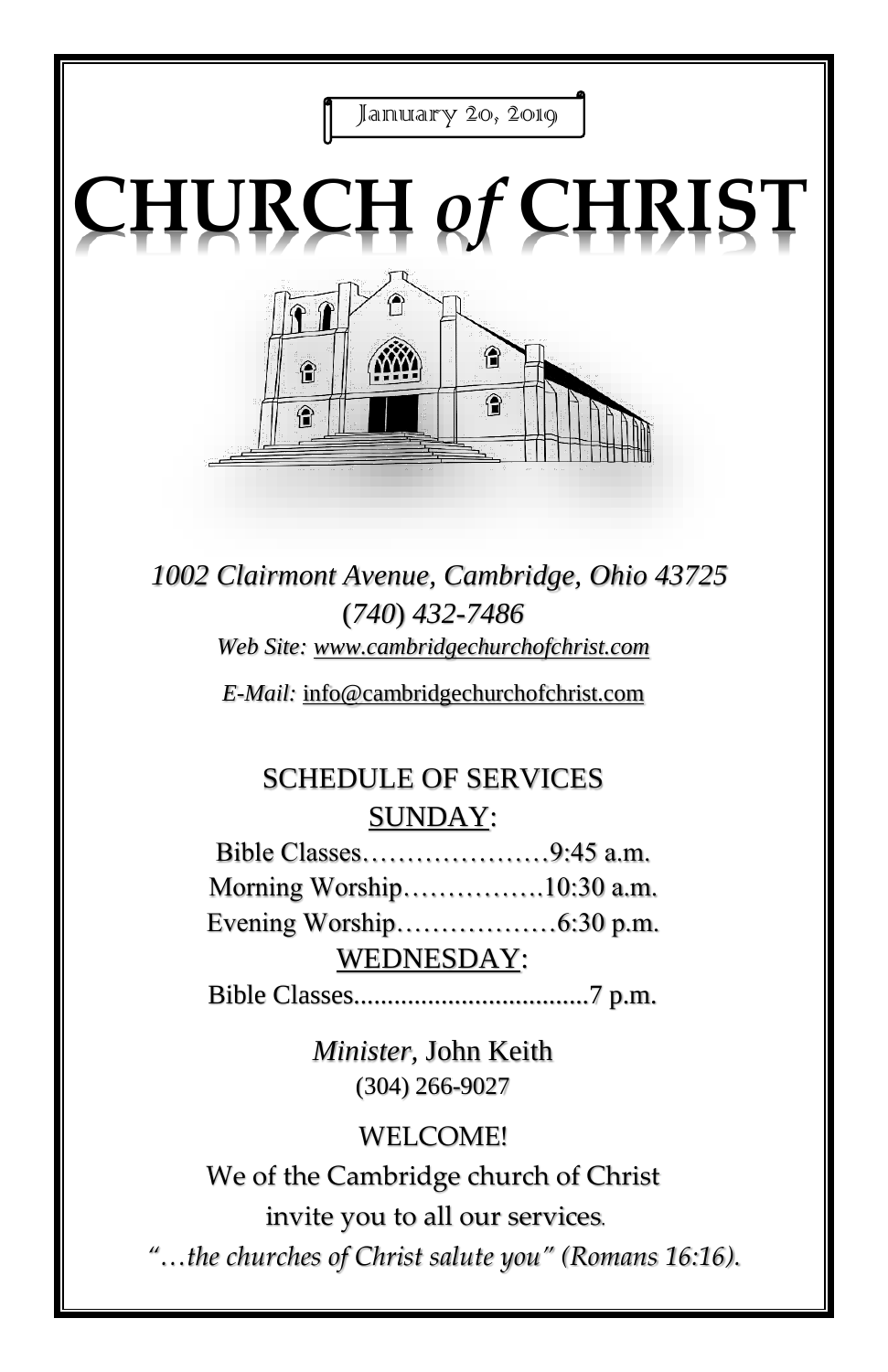#### **WHAT COULD BE WRONG?**

*Everything seemed to be going as planned but then the news came that the one we loved, the one who'd done so much for us and had been there at every turn, had just passed away. Oh! The shock; the heartbreak!* 

*Now it was time to make the phone calls that nobody wants to receive and plan for the event nobody likes planning for. Our loved one was so popular; everybody always talked about how they loved our special one. There are going to be so many people; how will we ever accommodate them all. Who will take care of this, and that?* 

*The time is getting close; I wonder where everybody is. There should be more here by now. Where are all the ones who said they loved this dear, departed one? Why aren't they here? Don't they know how important this is? The family needs them now more than ever. What could be wrong?*

Imagine the preceding scenario. How heart-broken would you be if scarcely a handful of folks showed up to pay their respects to someone you loved? Somebody that seemed so popular and well-spoken of. The insult to injury would be astounding.

Now imagine how the Father must feel. Yes, our Father feels love when we worship Him in spirit and in truth (John 4:24), but He can also feel betrayal and neglect when He calls us to memorialize His only begotten Son and worship Him, but we decide we have more important things to do. Our Father created us and He knows our hearts and He knows why we are absent from the assembly of His church. He knows if we are too ill, and He also knows how we attempt to justify not meeting with the brethren and how we salve our consciences by rationalizing not going to church". Consider this; He knows why we need to assemble and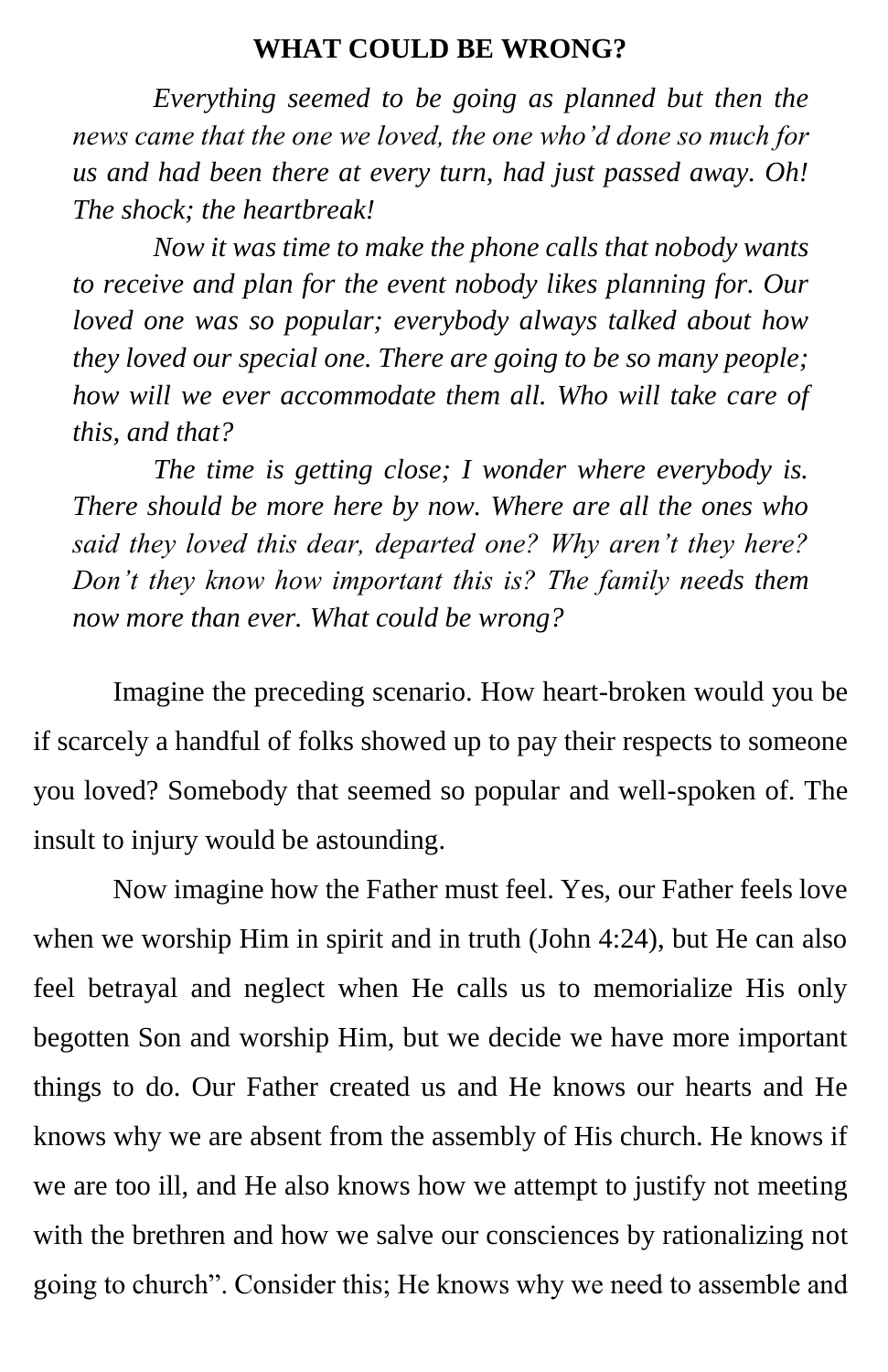that is why He created within us an innate propensity to worship. We come together in the assembly to learn things (Matt. 28:20; 1 Pet. 2:2; Acts 20:28). Each Lord's Day we are afforded the opportunity to commune with God by taking part in the memorial supper that our Lord Himself instituted the very night He was betrayed and sold into the hands of wicked men (1 Cor. 11:23-26; Acts 20:7). Also, we sing and pray together to the God of Heaven for the great things he has done (Col. 3:16; Acts 2:42). This is also the time we can return thanks for our prosperity by giving a portion back to God through the church treasury for carrying on the works of the local church. Each of things are mandates from God, and not one of these is any less important than another—omit any one of these, and our obligation to God has not been met.

I would be remiss if I failed to remind of the joyful blessings we get from our joining together—having fellowship, one with another (1 John 1:7)—as we serve God Sunday morning, Sunday night, and Wednesday night: it builds us up (Acts 20:32); it helps keep us from being led astray (Eph. 4:14); it helps us to grow and teach others (2 Tim. 2:2); it makes us vital participants in the family of God (Rom. 12:5) and it provides us with opportunities to work and serve (Matt. 25:14-30).

Every life and death is worth remembering, for one reason or another. The life and death of our Lord Jesus Christ is an exceptional example because He lived perfectly, died vicariously and reigns eternally. Should we not assemble to remember, to study and to draw closer to Him at each opportunity? We have an assembly of Christians and friends here three times each week; we worship the same God each time. I urge you with my whole heart...what could be wrong?—*J*X.